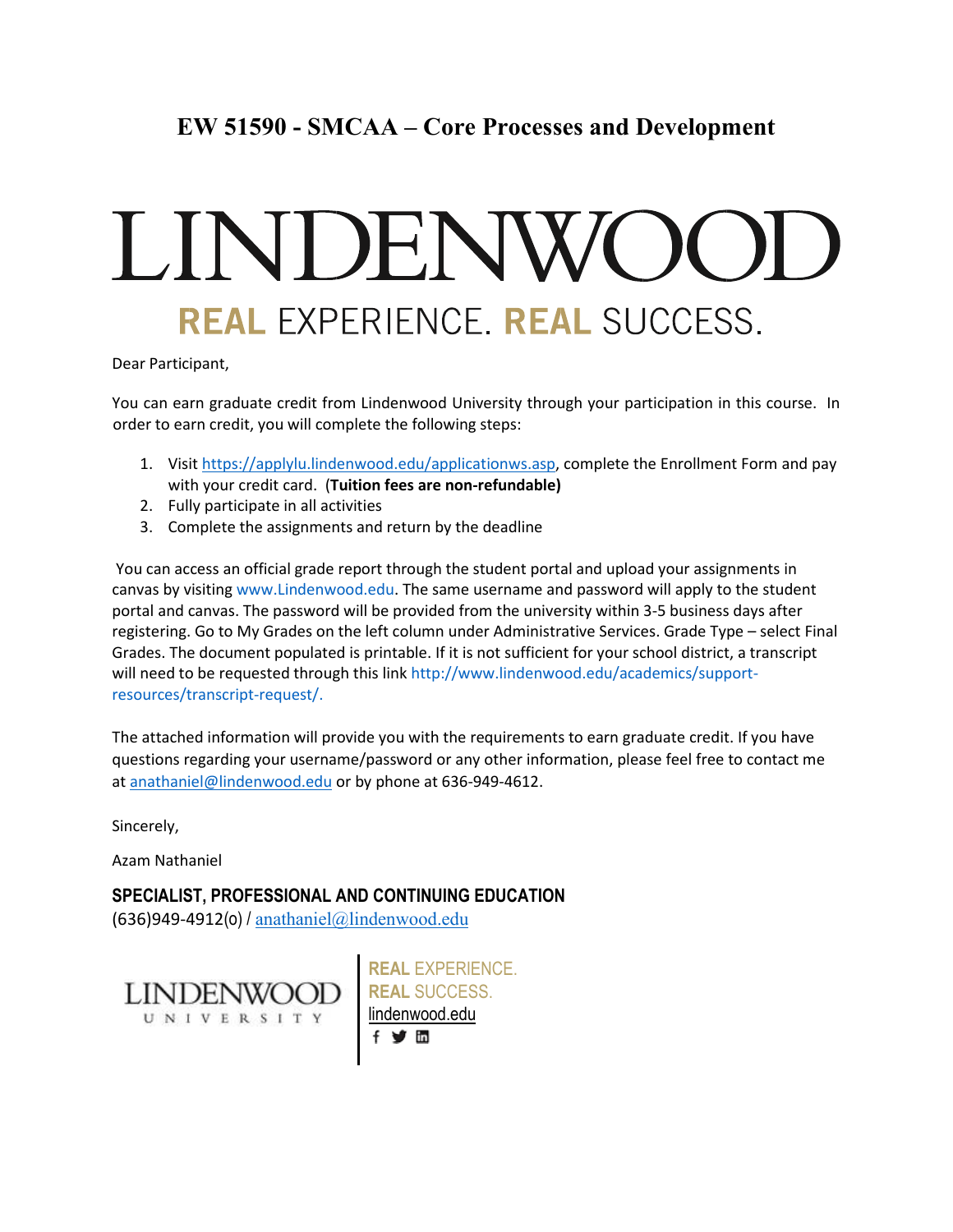# **EW 51590 SMCAA – Core Processes and Development**

# **Curriculum Review and Evaluation**

Join your colleagues for a day of study and learning about how to review your curriculum for clarity and its effect on quality instruction for all settings including virtual and other alternative deliveries. We will review the five researched areas of curriculum evaluation and how to collect and organize your findings. This one-day review is tailored for district curriculum leaders, coaches and school teams that are responsible for process and content curriculum review. Using the new MSIP 6 Curriculum Tool, we will make sure that you have all the essential components of a strong and effective curriculum!

#### **Curriculum Design**

During this one-day session we will use a process through which we can review your present curriculum for content, process and alignment using rubrics and other evaluative tools. We will discuss ways to adjust curriculum to support the instructional changes needed to meet the requirements of the state standards. We will review virtual curriculum changes and how this may affect your pacing for the school year. We will also discuss the new MSIP 6 process and get you ready for what lies ahead of you!

# **Curriculum Director Training Level I**

This workshop will provide information on the specific skills needed as a Curriculum Director, along with all the possible responsibilities that may be attached to it. These could include professional learning, Title services, and/or instructional technology, to name a few. This workshop is designed to assist you in knowledge and skill development needed in creating and maintaining a sound curriculum; along with tools to build instructional leadership in your administrators and teachers. Here are some of the areas we will begin to explore:

- Elements of Effective Curriculum
- Assessments various formative examples along with summative
- Alignment and articulation
- Review of Curriculum terms/vocabulary
- Other responsibilities and how they fit in the big picture
- Current issues related to our work including MSIP 6 and others

#### **Curriculum Director Training Level II**

Come and join us for an interactive conversation with like professionals as we wade through how to best handle the everyday work of the Curriculum, Instruction and Assessment leader. We will review and discuss the most current issues related to our work along with new strategies on how to stay focused on "the main thing": teaching and learning. Below is an example of what will come up during our day together:

- Planning for MAP/EOC through rigorous formative assessment
- Curricular revisions in light of the new assessment (standards, expectations, revisions, alignment and articulation)
- Professional learning focus for your staff
- Instructional Leadership: A MUST
- Juggling the work and staying sane